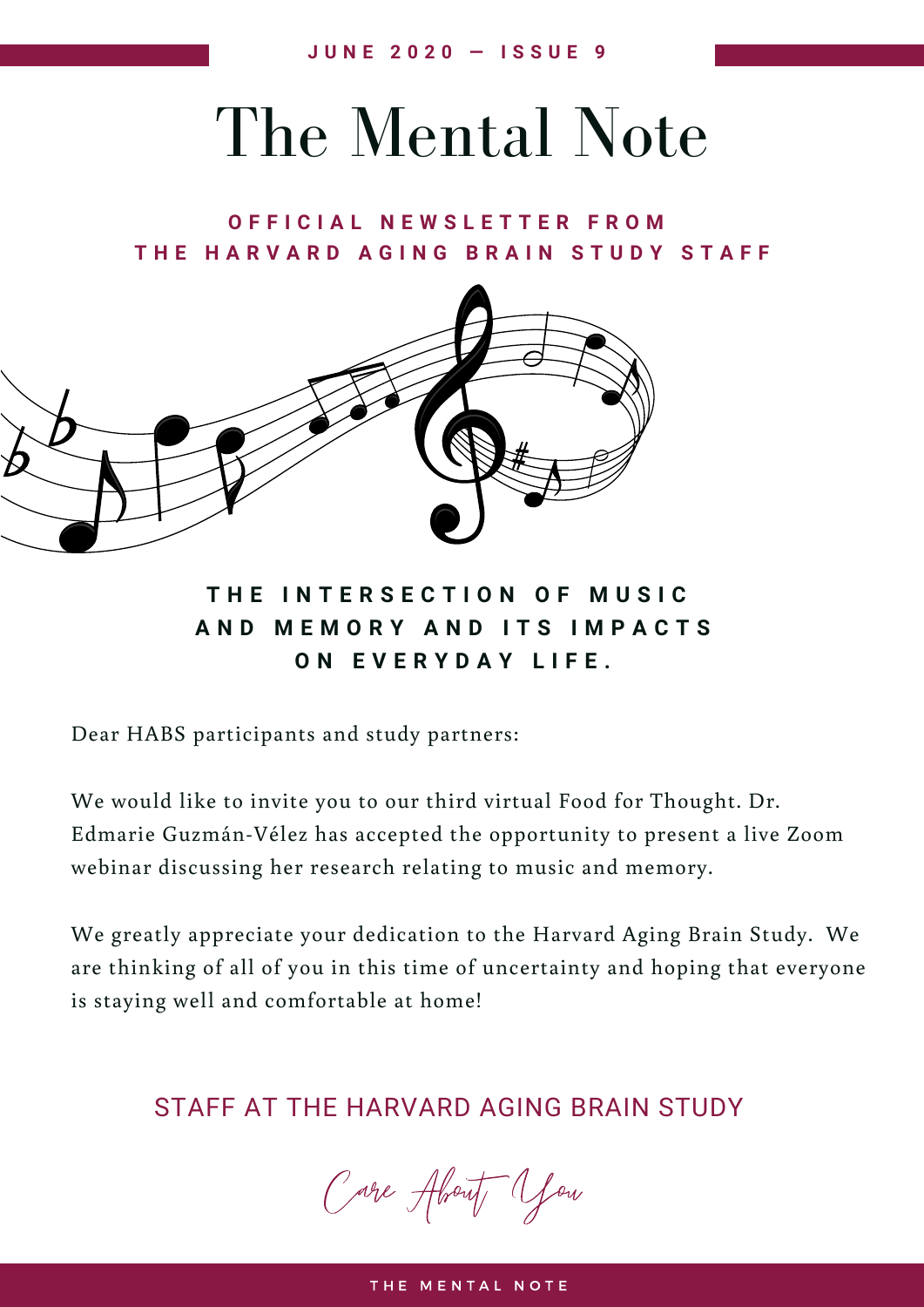## **T H E I N T E R S E C T I O N O F M U S I C A N D M E M O R Y A N D I T S I M P A C T S O N E V E R Y D A Y L I F E**

We often talk about the decline in cognition that we observe in individuals with Alzheimer's disease (AD). Yet, there are functions that remain relatively intact until the later stages of AD.

Some of these are the ability to experience a feeling of emotion and to be moved by music; even remember some of the lyrics! This is not a coincidence. Brain regions associated with processing music and storing information from the past tend to be relatively spared from AD pathology until later stages. Some individuals with AD also benefit from the effects of music. Studies have shown that many times they are able to recognize the song, sing the lyrics, hum the tune, and sometimes even relate a memory to it, despite having impaired memory for events that occurred recently.

A recent study by Dr. Guzmán-Vélez and fellow researchers at the University of Iowa aimed to examine whether music could exert an effect on the emotional state in adults over the age of 65 and individuals with AD, and whether these feelings persisted regardless of whether or not they remembered the songs that they heard. In the study, individuals with AD were asked to come up with a list of 10 songs associated with negative memories and 10 associated with positive memories, with the help of their caregivers.

The researchers then selected 5 songs from each group and played them to the participants. They were then played the self-described "sad" or "happy" songs and asked to rate how they felt immediately after the end of the songs, as well as 10 and 20 minutes after. They were also tested in their abilities to remember which songs had been played.

"A wealth of research has shown that humans are capable of resignments and in the<br>emotionally-charaed events nomalis are capable of reme<br>emotionally-charged events<br>significantly better than new sinomonally charged events<br>significantly better than neutral ones.

Certain smells may trigger a specific<br>memory as well, probably one<br>associated with an emotion. Music memoty as with probably one<br>associated with an emotion. Music can also trigger autobiographical memories – memories about personal experiences and knowledge.

Studies have shown that when individuals listen to songs associated with a specific stage or event.<br>With a specific stage or event in their life, it arouses memories from<br>their life, it arouses memories from those times and creates a pleasurable or aversive emotional reaction depending on the content of the memory.

Researchers found that participants with AD had significantly worse recall and recognition for the songs. However, the songs significantly impacted how they felt for over 20 minutes after the songs had been played, regardless of whether they remembered the songs or not.

This study was inspired by previous research by Dr. Guzmán-Vélez, which found that individuals with AD could experience a feeling (sad or happy) for up to 30 minutes even when they could not remember the event that caused the feeling; suggesting that our actions as researchers, caregivers, friends, etc., can have a lasting impact, good and bad, on the emotional state of someone with AD. They may not remember that you visited or brought them their favorite icecream, but they could still experience the happiness caused by that gesture!

Altogether, research has shown that music is a powerful tool for inducing emotions and that it could be a therapeutic tool for improving mood and triggering positive memories from the past. It is also a means of connection between the caregiver and individuals with Alzheimer's disease, as some of these memories may be shared by both.